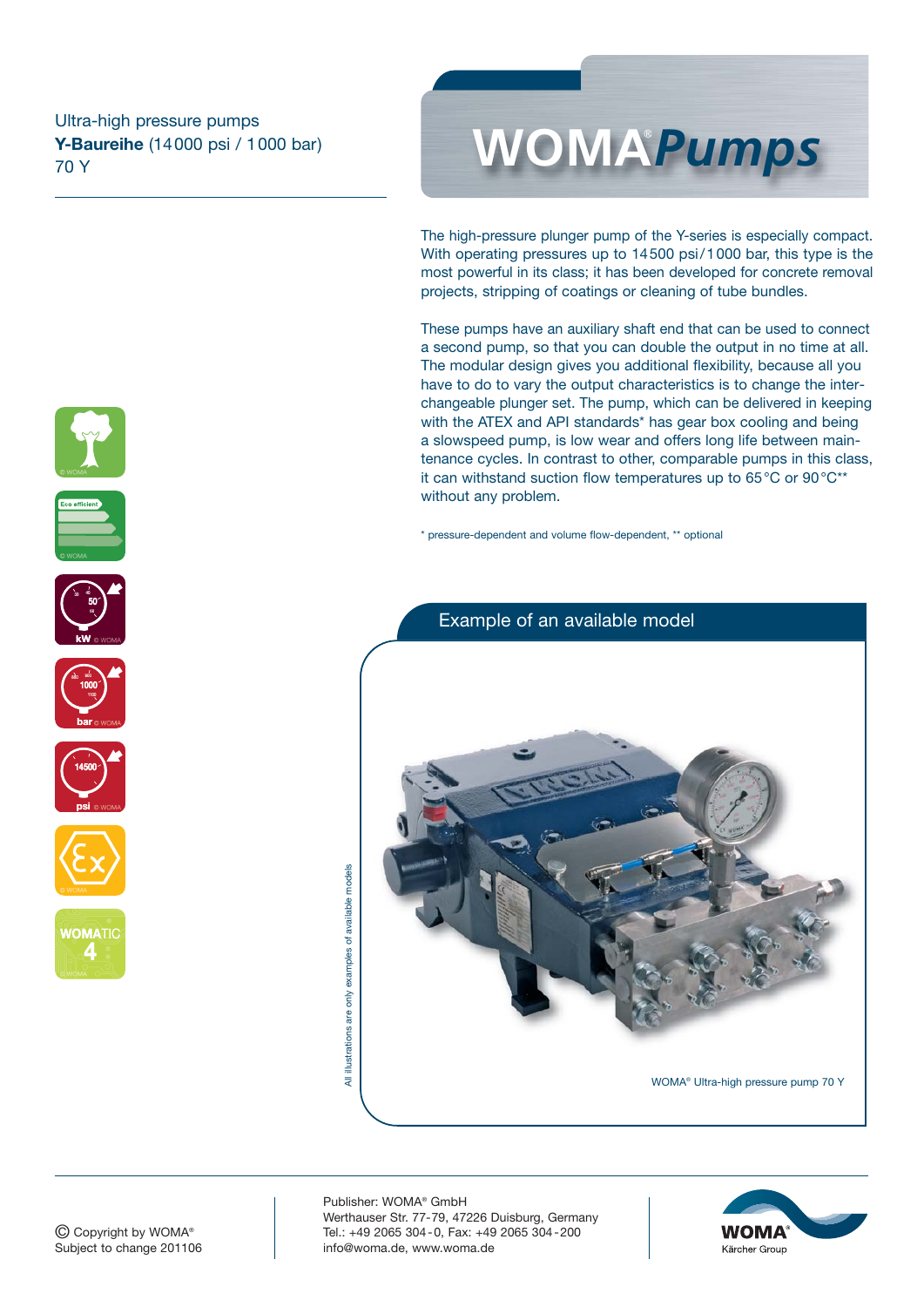

# Technical Features

#### **Basics**

- Extremely compact construction thanks to the Y-arrangement of intake and pressure channel to the valve area
- $\Box$  Very long life
- $\square$  Low weight

#### **Gear Box**

 $\square$  Proven industrial gear box with dust and splash protection (WOMA® standard)

#### **Pump head**

- □ Very flat, two-part pump head
- $\square$  Stress-free pump head
- $\Box$  Made from corrosion-resistant, high-strength stainless steel

#### **Interchangeable plunger set**

- $\square$  Interchangeable plunger set for various rated volumes and operating pressures
- $\square$  Special valve seat design
- $\Box$  Additional sealing water system
- $\Box$  High volumetric efficiency
- □ Maintenance-friendly

## **Additional equipment**

- $\square$  Pressure control valve with manual or pneumatic control
- $\square$  Pneumatically controlled 2/2-way directional relief valve
- $\Box$  Full-stroke safety valve
- $\square$  Plunger of special materials

### **Special model**

- $\square$  Pump head, interchangeable plunger set and valves in special materials for aggressive media being pumped, e.g. sea water
- Water temperature above 65°C

#### **Directives and standards**

- **D** ATEX 94/9/EC
- API 674 (pressure and volume flow-dependent)
- Quality management system according to DIN ISO EN 9001

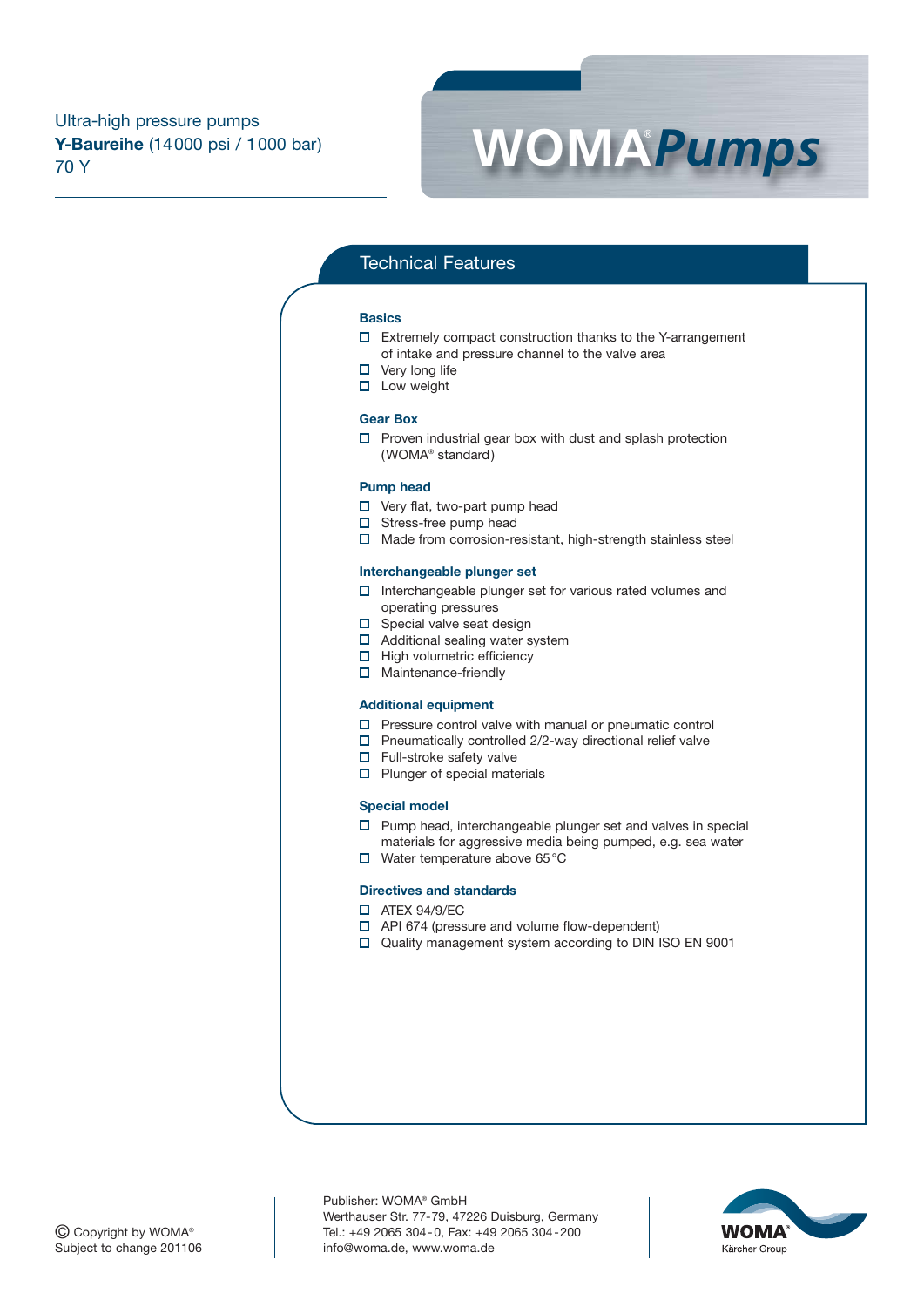| Features of the Y-series |                              |                               |                               |                               |                     |                                      |                                     |                                         |
|--------------------------|------------------------------|-------------------------------|-------------------------------|-------------------------------|---------------------|--------------------------------------|-------------------------------------|-----------------------------------------|
|                          |                              | Gear ratio                    |                               |                               |                     |                                      |                                     |                                         |
|                          | Plunger-<br>diameter<br>(mm) | Pinion shaft<br>(rpm)<br>1500 | Pinion shaft<br>(rpm)<br>1800 | Pinion shaft<br>(rpm)<br>2100 | Crankshaft<br>(rpm) | Required<br>driving power<br>(HP/kW) | Max.<br>flow rate<br>(USG pm/l/min) | Max. operating<br>pressure<br>(psi/bar) |
| 70 Y                     | 15                           |                               | <b>-</b>                      |                               | 1000                | 53.6 / 40                            | 6.1 / 23                            | 14500/1000                              |
|                          | 15                           |                               | <b>-</b>                      | ٠                             | 750                 | 40.2 / 30                            | 4.5/17                              | 14500/1000                              |
|                          | 16                           |                               | $\sim$                        |                               | 1000                | 61.7 / 46                            | 6.9 / 26                            | 14500/1000                              |
|                          | 16                           |                               | $\sim$                        | ٠                             | 750                 | 45.6 / 34                            | 5.0 / 19                            | 14500/1000                              |
|                          | 18                           |                               | $\sim$                        | ٠                             | 1000                | 67.1 / 50                            | 8.7 / 33                            | 12325/850                               |
|                          | 18                           |                               | <b>-</b>                      | ٠                             | 750                 | 49.6 / 37                            | 6.5 / 25                            | 12325/850                               |
|                          | 20                           |                               | $\sim$                        | ۰                             | 1000                | 68.4 / 51                            | 10.8 / 41                           | 10150/700                               |
|                          | 20                           |                               | $\sim$                        | ٠                             | 750                 | 51.0 / 38                            | 8.0 / 30                            | 10150/700                               |
|                          |                              |                               |                               |                               |                     |                                      |                                     |                                         |



All illustrations are examples<br>of available models only All illustrations are examples of available models only